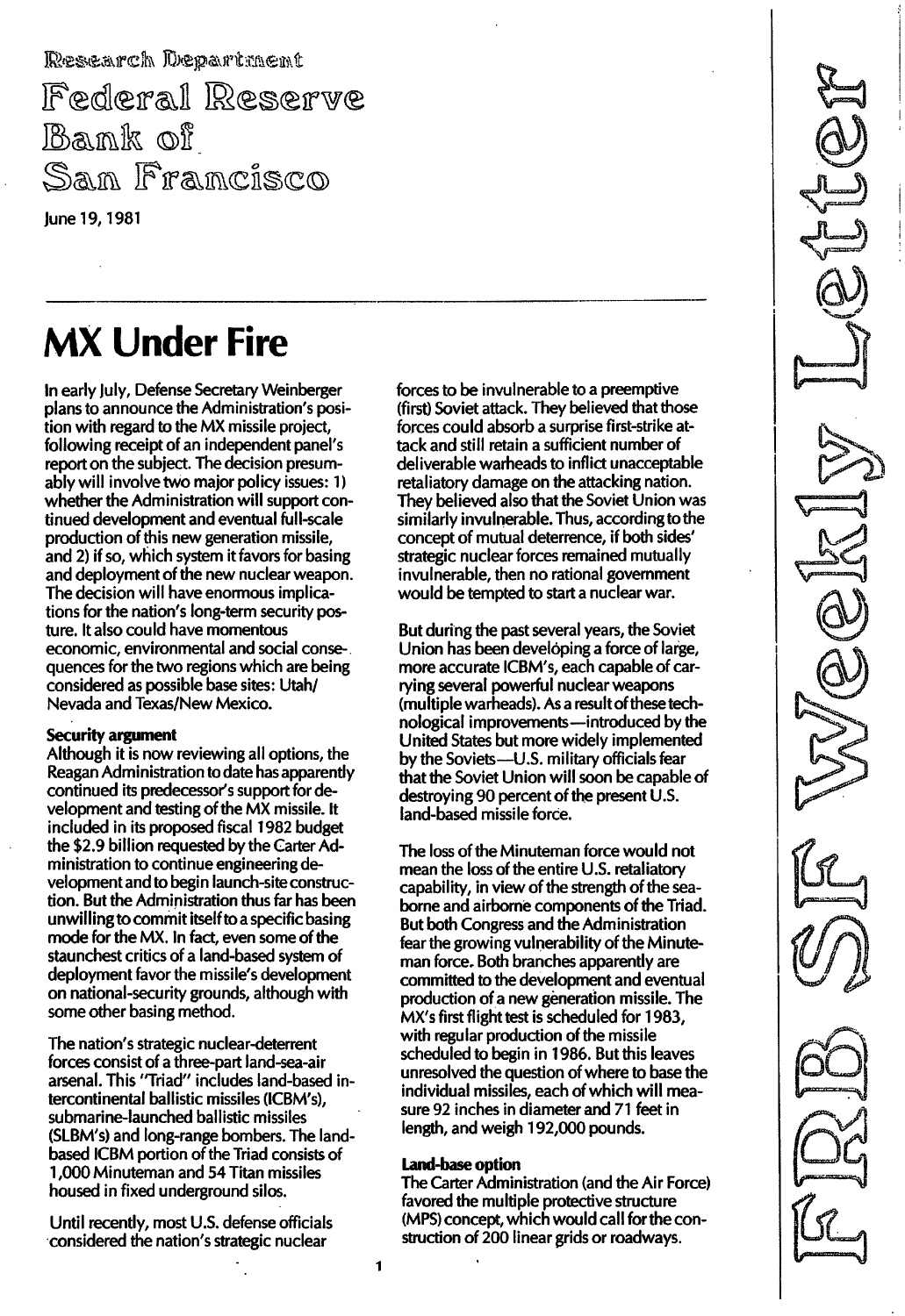Research Department

## Federal Reserve Bank of San Francisco

Opinions expressed in this newsletter do not necessarily reflect the views of the management of the Federal Reserve Bank of San Francisco. or of the Board of Governors ot the Federal Reserve System.

Accessible from each roadway would be 23 concrete shelters, housing one genuine M X missile and 22 high-quality facsimiles. The system altogether would include 4,600 shelters, each capable of housing and protecting a single missile launcher-which means that any potential enemy would have to use at least 4,600 warheads to destroy the real 200 MX missiles.

Official estimates place the cost of the system at around \$50 billion in 1980 dollars-by far the biggest public-works project in history. Each shelter would be a reinforced-concrete, steel-lined cylinder buried under five feet of earth, with exposed concrete and steel doors. Concrete enclosures for electrical power, communications, control and other equipment would be buried adjacent to each shelter. The system thus would require 400,000 tons of steel and about 1.5 million tons of cement, plus about 8,500 miles of new road construction. The construction phase would cover roughly eight years, beginning in early 1982.

The U.S. Air Force favors a 12-county area in Nevada and Utah as the site for the MX system. Under its "Proposed Action," it would place a main operating base at Coyote Spring Valley north of Las Vegas, Nevada, and a smaller base near Milford, Utah. In its environmental-impact report on deployment area selection, however, the Air Force listed six different basing options involving Nevada/Utah sites (see map). A seventh alternative called for placing bases at Clovis, New Mexico and Delhart, Texas. An eighth option-the "split-basing" alternativewould place one operating base in each region at Coyote Spring Valley, Nevada and Clovis, New Mexico.

#### Impact of "Proposed Action"

Basing of the MX system in the Nevada/Utah area would strongly affect the regional economy according to the environmentalimpact statement.

Employment: At the peak of project activity

around 1 986, an estimated 30,000 persons would be directly employed as construction workers, equipment-assembly personnel, and operating-base workers. About 13,000 permanent workers would operate the bases after completion of the construction phase. During construction a total of about 52,000 jobs would be created, directly and indirectly, as a result of project spending and procurement from local suppliers. Consequently, the region could expect a decline in unemployment, wage escalation, and worker shortages. In the same fashion, as many as 19,000 long-term jobs might be created directly and indirectly in the postconstruction phase. Clark County, Nevada (site of the larger base) would experience the greatest impact. In both Clark County and Beaver County, Utah (site of the smaller base), an expanded demand for services and a large increase in land values would accompany rapid growth.

Population: Even without construction of the MX system, population growth would probably accelerate in the 1 2-county impact area, to about a 3.2-percent annual rate in the 1 983-87 period, reflecting Utah's high birth rate and the strong expansion of mineral and energy activities within the region. With MX, in contrast, the growth rate could reach 4.5 percent annually during the 1 983-87 period, and then fall to a 1.1-percent rate from 1988-91. But the rural communities near the operating bases could experience annual growth rates as high as 45 percent during the construction period, followed by a steep decline.

Housing: The environmental-impact statement assumes that construction workers would live in a set of construction camps, with barracks-type housing in remote parts of the impact area. But in addition, about 20,000 housing units would be needed for their families and other workers. It further assumes that over one-half of those latter housing units would be located in Clark, Salt Lake and Utah counties-metropolitan areas capable of providing those housing facilities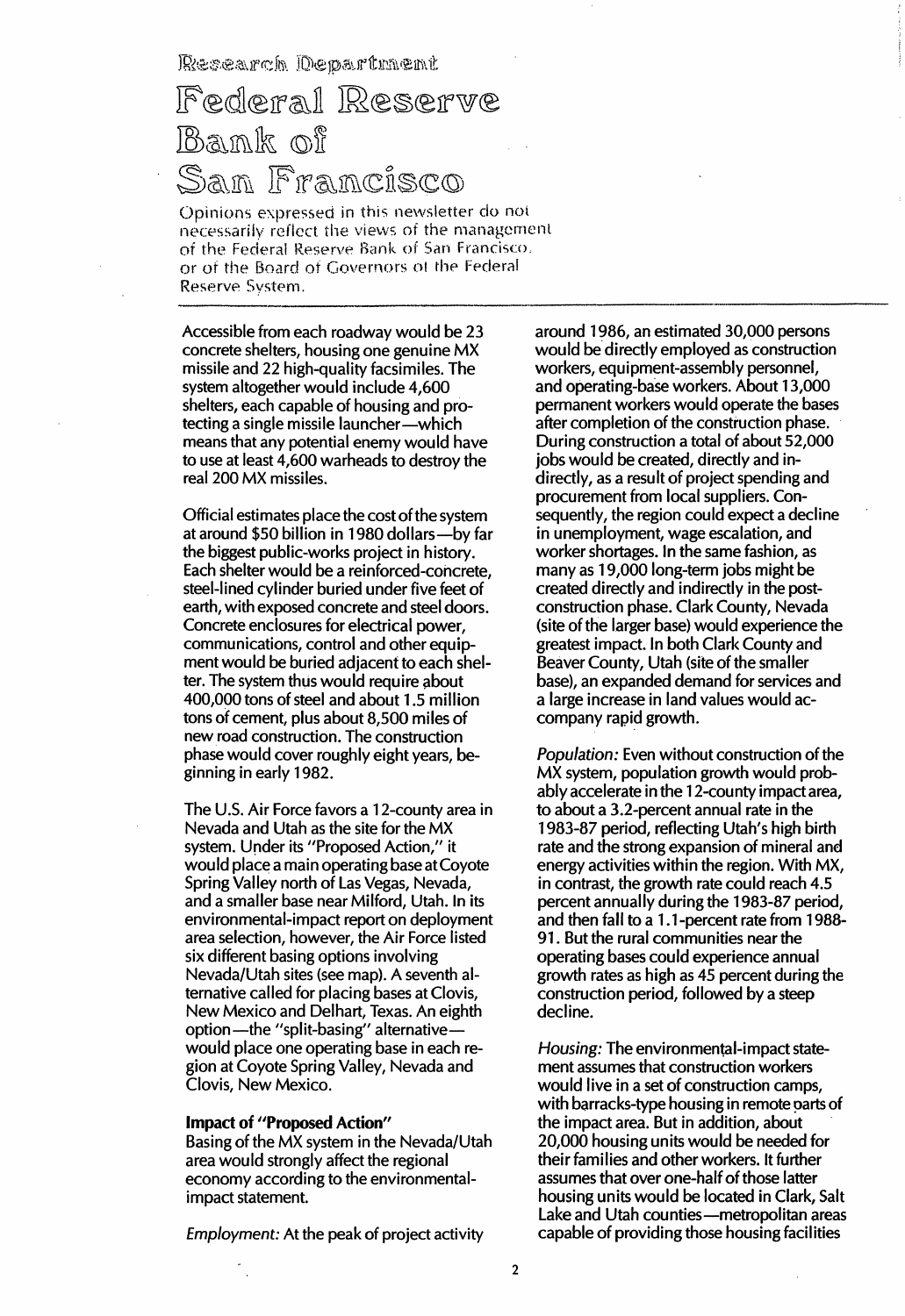with less stress than if they were built in the rural areas closer to the bases. Even then, the housing impact would be very significant for certain areas; for example, housing growth in Beaver County, Utah could triple by the peak year of the project. The report also acknowledges that housing requirements would drop after 1 987, leaving a surplus. It assumes that most surplus units would be mobile homes that could be relocated out of the region.

Groundwater availability:The annual recharge-groundwater capacity of most valleys in Nevada and Utah is now "fully appropriated," which means that the water table would be reduced by the demands of the MX construction project. Thus, the Moapa Reservation's irrigation-water supply near Coyote Spring Valley would be affected unless water could be purchased and pumped from Las Vegas or acquired from other users. Water for the Milford base probably would have to be purchased from existing agricultural users, which could remove 20,000 acres from irrigated farm use.

#### Criticism of project

The Air Force report has drawn a barrage of criticism from state commissions and residents of Nevada and Utah-and recently even from the Mormon Church leadership. Critics charge that the report understates the vast impact the MX project would have on local communities, by concentrating on the project's overall impact on the entire 12county "region of influence." Moreover, it fails to take account of the high-growth activities already taking place in adjacent areas, such as the development of synthetic fuels and the development of new supplies of minerals and fossil fuels. Farmers and ranchers also fear that their activities could be affected by reduced water availability, withdrawals of grazing land, and a consequent decline in livestock production. Most of all, critics charge that the report gives inadequate attention to the project's impact on the social and natural-resource environment, including education, health and public-safety services, transportation, air quality, soil erosion, vegetation and animal life.

. \_- - - - - - - - - - - - - - - - - \_.

Most critics would prefer to see some other basing method for the MX project, such as the Smallsub Undersea Mobile (SUM) system. This system would deploy the MX from a fleet of small non-nuclear submarines operating in coastal waters off the continental United States and Alaska, with an MX capsule attached outside the hull of each small sub. (That program would benefit the shipbuilding industry in the West.) Other alternatives would include basing the MX in other types of silos, on merchant ships, or on various types of aircraft. But the Air Force argues that all these options would jeopardize a fundamental principle of U.S. strategy-the Triad. In any event, a decision seems likely soon on a project which will clearly affect the future economy of the Intermountain West.

Yvonne levy